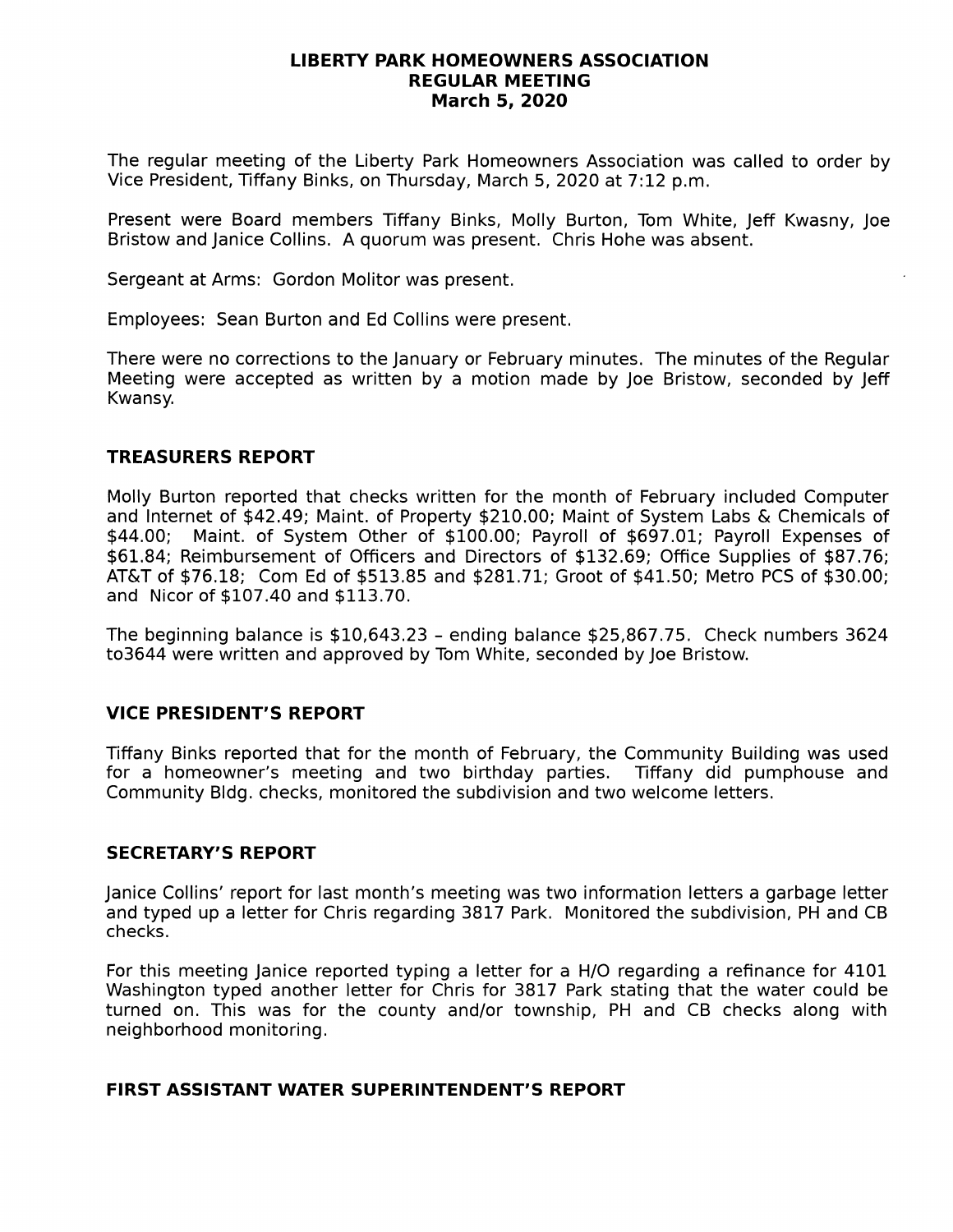Sean Burton reported that for the month of February Well 2 was in service with a pumpage of 1,973,000 gallons and a run time of L95.4 hours. Pumpage for February of 2019 was 2,079,000 gallons.

-2-

## FIRST ASSISTANT WATER SUPERINTENDENT'S REPORT (Cont'd.)

Total pumpage for the year is 3,866,000 gallons as compared to 4,074,000 gallons for the same period in 2019.

February in-field samples were in on time and back satisfactory.

Sean reported weekly monitoring, daily pumphouse checks and took samples in for testing.

#### SECOND ASSISTANT WATER SUPERINTENDENT'S REPORT

Ed Collins reported for the month of January he did pumphouse and community bldg. checks and neighborhood monitoring. For the month of February, Ed monitored the subdivision, did PH, CB checks and was present for the main break today.

Ed also mentioned that the Association s/b looking into the extra charge for a L inch service for 3908 N. Washington.

### TRUSTEE'S REPORTS

Joe Bristow reported pumphouse checks and weekly monitoring.

Jeff Kwasny reported pumphouse checks and weekly monitoring.

Tom White reported monitoring the subdivision, pumphouse checks.

Gordon Molitor reported monitoring and pumphouse checks.

#### PRESIDENT'S REPORT

Chris Hohe was absent.

#### OTHER BUSINESS

Gordon Molitor mentioned that he is giving his notice to resign as Sergeant of Arms since he will be putting his house on the market. He will remain on the Board until his house sells but the Board should start looking for his replacement. Gordon stated that he has enjoyed working with the entire Board for all of these years and will cherish the great memories.

A Homeowner from the 4000 block of Park was present to inquire about water sitting in the ditch on the SW corner of  $41^{st}$  & Park. Jeff or Joe will look into it. Also a complaint that the house across the street from him seldom cuts their grass and it's so long and makes the neighborhood look bad. The BOD will monitor this residence.